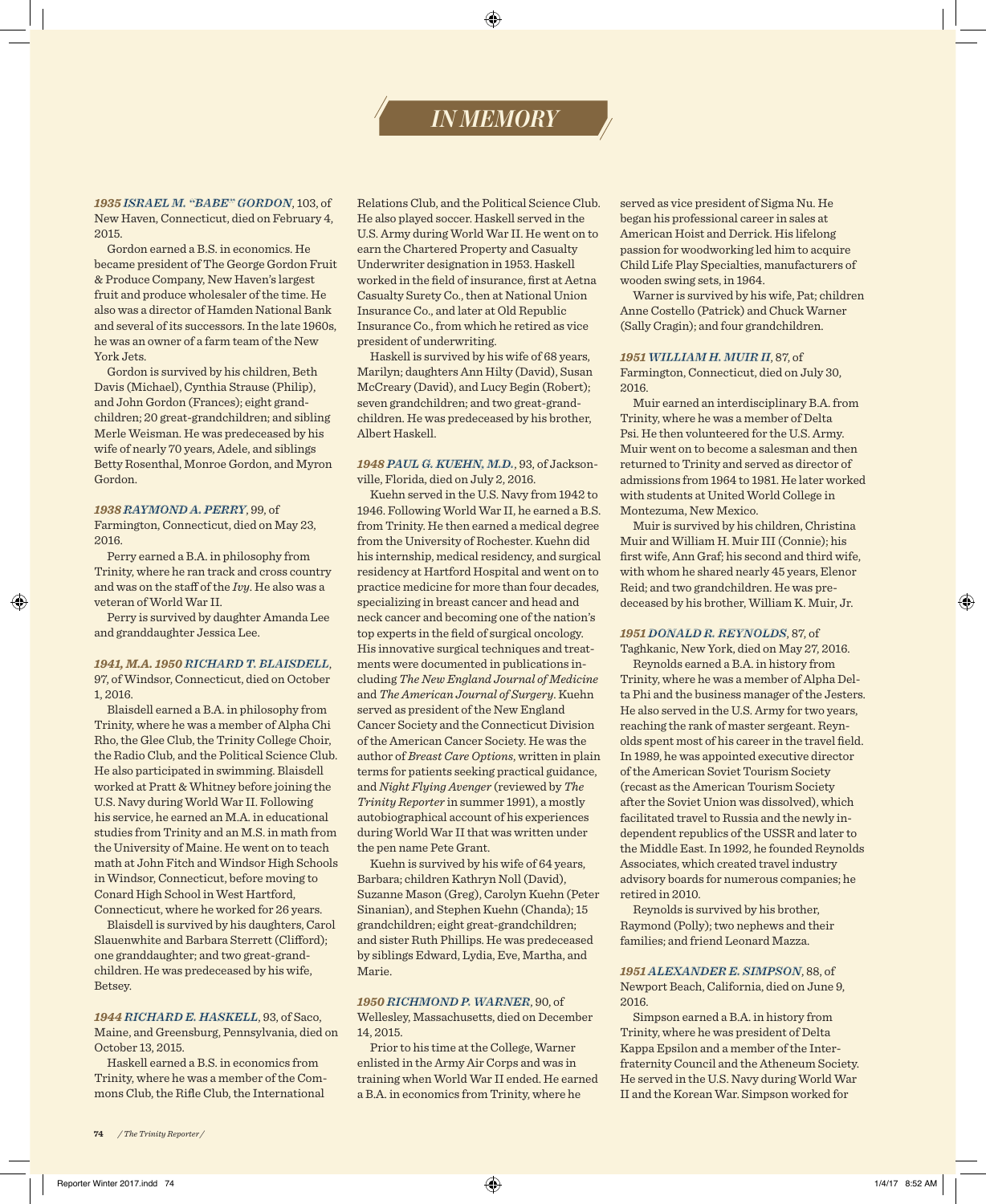more than 30 years as a sales representative for Eaton Paper Corporation before retiring in 1989. He was a dedicated alumnus who was a member of the Long Walk Societies and his class's Reunion Committee.

Simpson is survived by his wife of 62 years, Nancy; children Alexander E. Simpson, Jr., Katherine Fortmiller, and Sarah Moloney; and six grandchildren.

# *1952 JOHN D. NIKOLAIS*, 86, of Gilford,

New Hampshire, died on September 17, 2016. Nikolais earned a B.S. in physical sciences from Trinity, where he was a member of the Commons Club and the Camera Club. He served for two years in the U.S. Army before taking graduate courses at the University of Connecticut and the Teachers College of Connecticut in New Britain. Nikolais went on to teach industrial arts at Suffield and East Granby High Schools.

Nikolais is survived by his wife of 61 years, Jackie; children John Nikolais, Bruce Nikolais (Kelly Jarvis), and Cynthia Sulham (James Gagne); seven grandchildren; and eight great-grandchildren.

# *1953, M.A. 1964 ERNEST P. LEWIS, JR.*, 85,

of Vernon, Connecticut, died on May 7, 2016. Lewis earned a B.S. in biology from Trinity, where he was a member of the Brownell Club, and returned to his alma mater to earn an M.A. in educational studies. He taught honors biology and chemistry in Windsor and Wethersfield and finally at Manchester High School, where he served as department head and was named Teacher of the Year. Lewis also was a professor at Manchester Community College.

Lewis is survived by his wife of 63 years, Kathleen "Kay"; children Kathleen Plante, Jane Stanton (Paul), Lori Klar (John), Joanne Cerreto (Barry), and Christopher Lewis (Karen); 13 grandchildren; and 17 greatgrandchildren.

#### *1953 EUGENE M. SCHLOSS, JR.*, 84, of

Rydal, Pennsylvania, died on April 23, 2016. Schloss was a premed major at Trinity, where he was a member of the Commons Club and worked at WRTC and on the staff

of *The Trinity Tripod*. He went on to earn a J.D. from Temple University School of Law. Schloss rose to be a partner in two Philadelphia law firms and then a general counsel of several companies. He later returned to private practice. Schloss held many leadership posts in the Philadelphia Bar Association and served as vice president of the Board of Directors of the Comprehensive Learning Center, a private school for children with autism.

Schloss is survived by his wife, Sherna;



## *EDWARD F. ALBEE '50, H' 74, AWARD-WINNING PLAYWRIGHT*

Edward F. Albee '50, H'74, said by *The New York Times* to be "considered the foremost American playwright of his generation," died on September 16, 2016, at age 88.

Albee attended Trinity after graduating from Choate School (now Choate Rosemary Hall). He came to Trinity but left during his sophomore year. He was once quoted as saying, "I discovered that the required courses were not the ones I required. … That ended my formal education, and I suppose it didn't matter much. I'd figured out how to educate myself, and keep on doing it. To be fair to Trinity, I would have been unhappy at any college or university."

Albee started writing plays in 1957, at the age of 29. It did not take long for his talents to be recognized, and by 1963, he was on the cover of *Newsweek* magazine. His first play, *The Zoo Story*, was produced in Berlin in 1959 and marked the start of his noteworthy playwriting career. His accomplishments included winning three Pulitzer Prizes; multiple Drama Desk Awards and Tony Awards, including one for lifetime achievement; and a National Medal of Arts, the highest honor given to artists and arts patrons by the U.S. government. His other award-winning plays included *Who's Afraid of Virginia Woolf?; A Delicate Balance; Seascape; Three Tall Women; The Goat, or Who is Sylvia?; and Tiny Alice.*

In 1974, Trinity awarded Albee an honorary doctor of letters degree. He returned to the College multiple times during the 1980s and 1990s, holding lectures and offering master classes for students in the Theater and Dance Department. For instance, in 1997, Albee met with Trinity student playwrights enrolled in a playwriting class and reviewed their work; the student plays were then performed in a New Play Festival at the College in 1998.

Albee, of Montauk, New York, was predeceased by his partner of 35 years, Jonathan Thomas.

children Karen Diaz '79 (Frank) and David Schloss (Shaye); three grandchildren; and sister Judith Herman (King Harvey).

# *1954 WILLIAM T. MURRAY III*, 84, of

Galesville, Maryland, died on July 16, 2016. Murray earned a B.A. in economics from Trinity, where he was a member of Alpha

Delta Phi. He went on to serve in the U.S. Army in Germany for two years before embarking on a career with First National Bank of Maryland. He earned numerous promotions, eventually being named executive vice president of operations, and then joined the Financial Management and Trust Groups until his retirement in 1994. Murray was a member